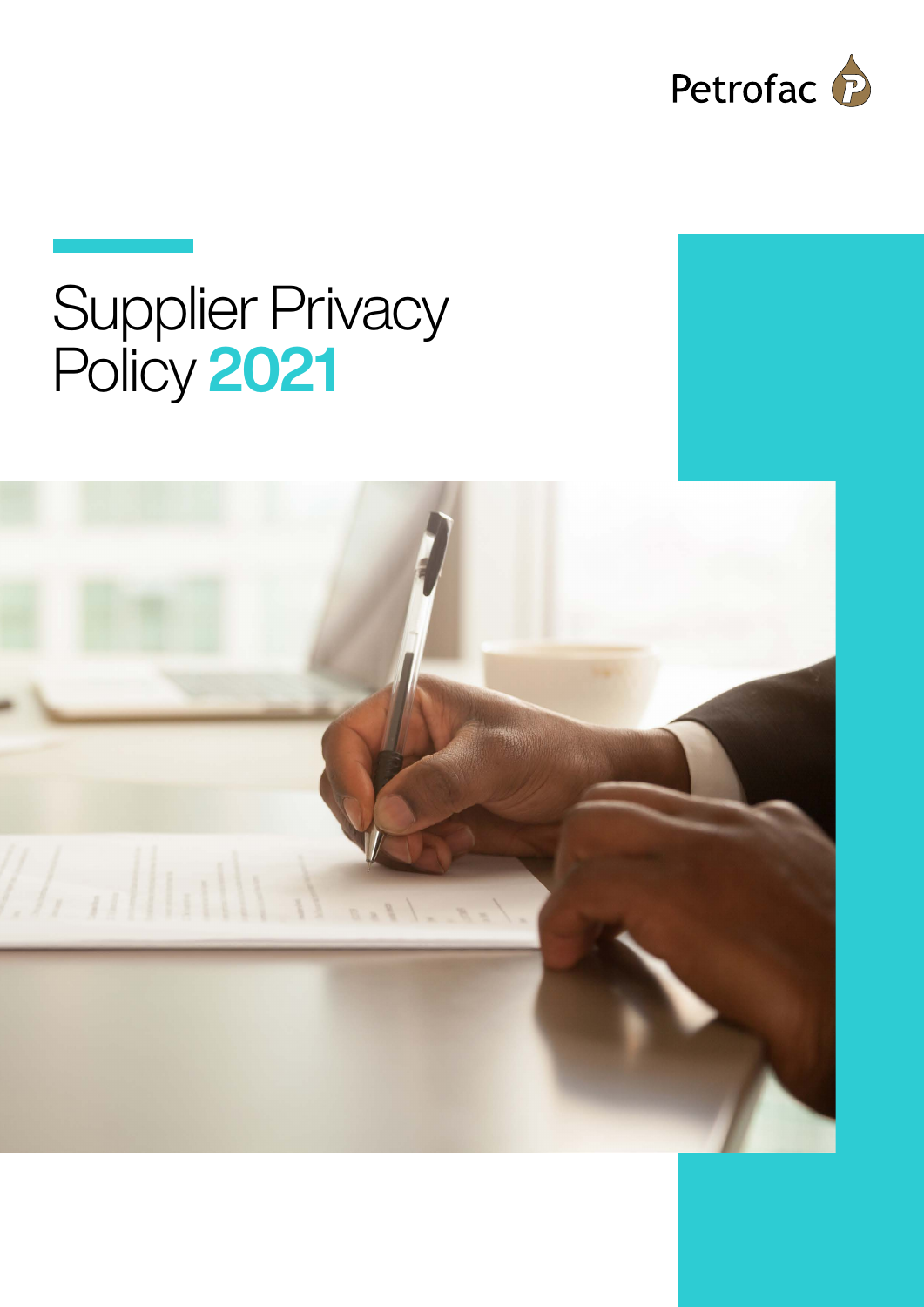## **Introduction**

#### 1.1 **IN THIS PRIVACY POLICY:**

- 1.1.1 References to we, us or our means the Petrofac entity that receives goods or services from you or one of our Suppliers and is identified in the contract we have with you. The main Petrofac entities are:
- (a) Petrofac Services Limited, a limited company registered in England (company number: 04842802), whose registered office is 4th Floor, 117 Jermyn Street, London, SW1Y 6HH; and
- (b) Petrofac Facilities Management Limited a limited company registered in Scotland (company number: SC 075047), whose registered office is Bridge View, 1 North Esplanade West, Aberdeen, AB11 5QF;
- (c) PTS BV a company registered in the Netherlands (company number: 52830993, whose registered office is Bargelaan 200, 2333 CW, Leiden, Netherlands; or
- (d) Oilennium Limited a limited company registered in England (company number: 04342156), whose registered office is 4th Floor, 117 Jermyn Street, London, SW1Y 6HH,
- 1.1.2 references to you or your means any individual who supplies us with goods or services or is otherwise engaged or employed by one of our Suppliers in relation to the supply of goods or services to us; and
- 1.1.3 references to Supplier means any organisation that provides goods or services to us.

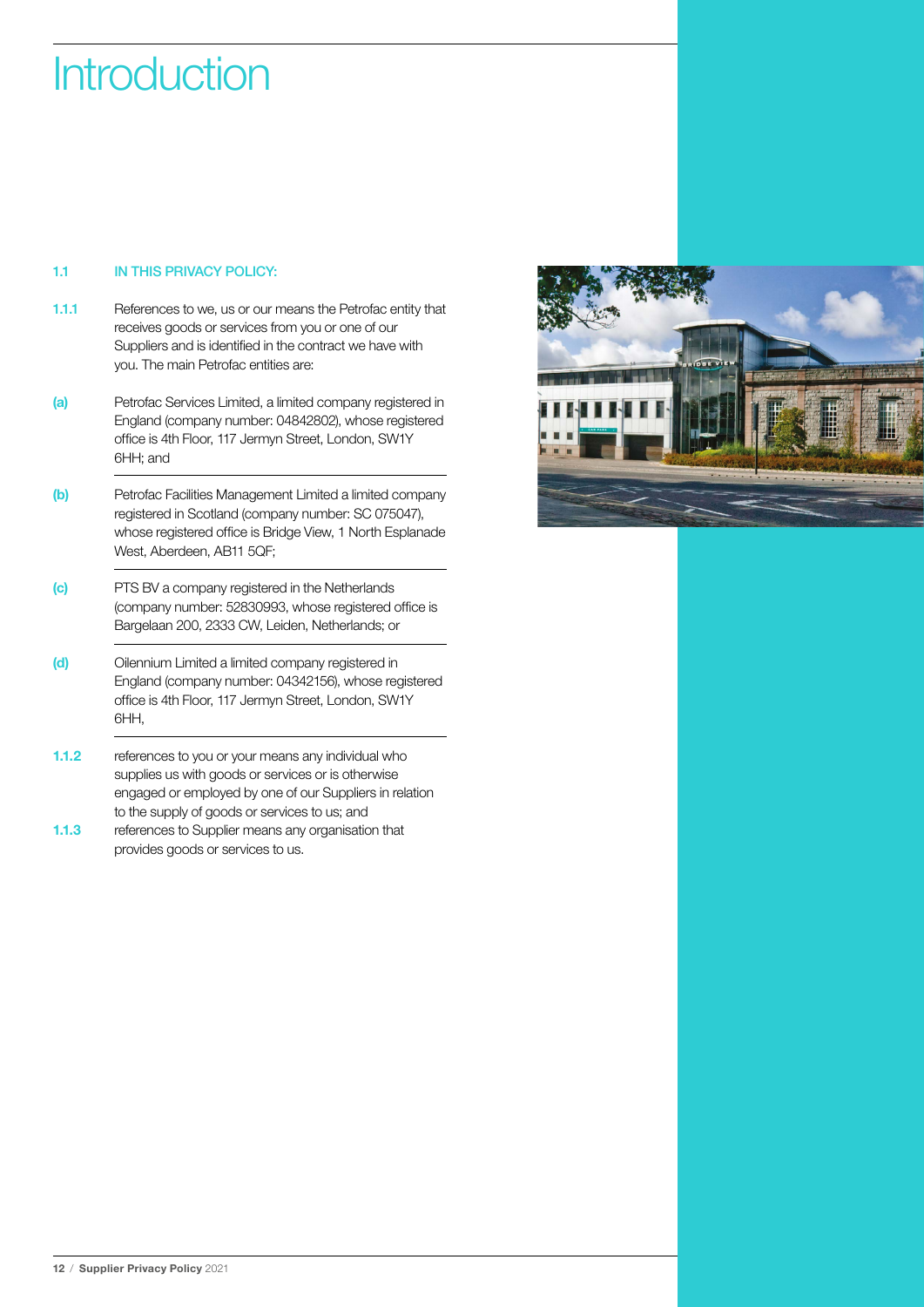## Privacy policy

2.1 This Privacy Policy (together with the terms of engagement or contract which governs our supply of services) sets out the basis on which we collect and use personal information about you when we supply services to you or our Client.

#### 2.2 THIS PRIVACY POLICY DESCRIBES:

- 2.2.1 who is responsible for the personal information that we collect about you;
- **2.2.2** the personal information we collect about you;
- 2.2.3 how we will use it:
- 2.2.4 who we may disclose it to; and
- **2.2.5** your rights and choices in relation to your personal information.

This is to make sure you have a full picture of how we collect and use your personal information.

- 2.3 In this Privacy Policy where we use the words **personal** information we use these words to describe information that is about you and other individuals and which identifies you or those individuals.
- 2.4 You have the right to object to our use of your personal information in certain circumstances. A summary of your right to object (along with other rights under data protection law) and the details of who to contact if you want to exercise them can be found at paragraphs 12 and 14 below.

#### 3. WHO IS RESPONSIBLE FOR THE PERSONAL INFORMATION THAT WE COLLECT?

3.1 We are the data controller for the purpose of data protection law in respect of your personal information collected and used in connection with the provision by you or the Supplier of goods or services. This is because we dictate the purpose for which your personal information is used and how we use your personal information.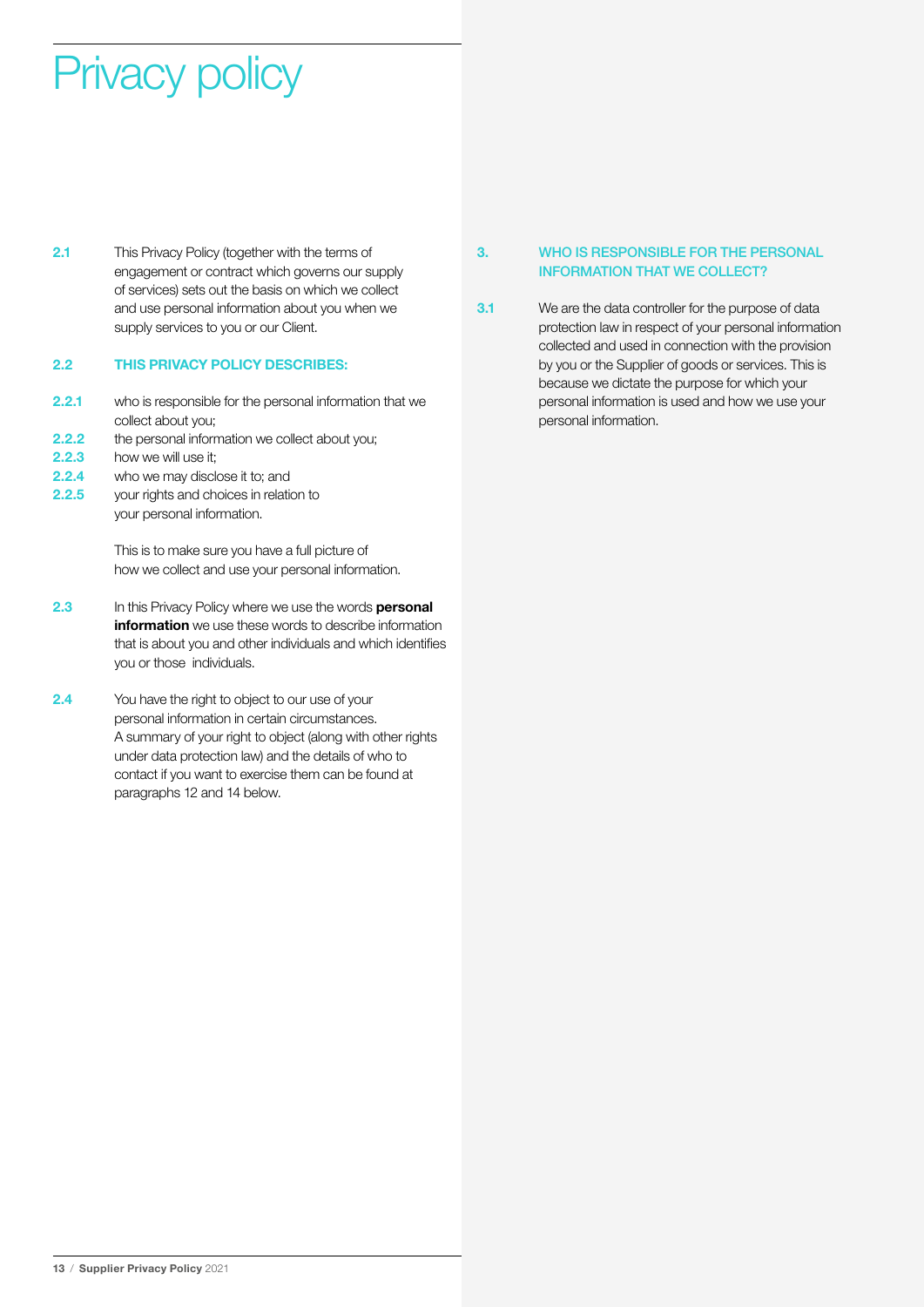### Personal information

#### 4. WHAT PERSONAL INFORMATION DO WE HOLD ABOUT YOU?

- 4.1 We collect and use personal information about you in connection with the provision by you or the Supplier of goods and services. The personal information we collect and use includes:
- 4.1.1 Information that you provide to us / we collect from you.

#### The information that you provide to us / we collect from you may include the following:

| <b>Type of Personal Information</b>           | Examples                                                                                                                                                                                                    |
|-----------------------------------------------|-------------------------------------------------------------------------------------------------------------------------------------------------------------------------------------------------------------|
| <b>GENERAL</b>                                |                                                                                                                                                                                                             |
| Contact information                           | Name, title, address, date of birth,<br>email address, nationality, gender<br>and telephone number.                                                                                                         |
| Communications between us                     | Communications between us in relation to<br>the services you propose to supply to us<br>or you will supply to us and our respective<br>obligations to one another in accordance<br>with our contract terms. |
| Details of your expertise                     | Details relating to your skills and expertise,<br>previous work experience and qualifications<br>and details included in any pitch or tender<br>response that you submit to us.                             |
| Log in details                                | Username and account number for access<br>to Websites and systems provided under<br>our contract with you or the Client.                                                                                    |
| <b>FINANCIAL</b>                              |                                                                                                                                                                                                             |
| Financial information<br>and account details. | National insurance number.<br>bank account number or other<br>financial account number and<br>account details.                                                                                              |
| <b>OTHER</b>                                  |                                                                                                                                                                                                             |
| CCTV footage                                  | Images captured on CCTV<br>if you visit our premises.                                                                                                                                                       |

#### This information will be provided:

- (a) in the course of communications between you and us (including by phone, email or otherwise);
- (b) when you fill in forms for us (including those on our websites);
- (c) via our social media pages, other social media content, tools and applications; and
- (d) when you provide personal information via our websites or using other systems which we provide to you or the Supplier.
- 4.1.2 Information we receive/ collect from other sources From time to time we may use a third party to carry out due diligence checks on our Suppliers. In these circumstances, the third party carrying out the checks may provide us with personal information about the Supplier, or if the Supplier is a company, information about individuals connected to the Supplier; for example their name, job title and business contact information.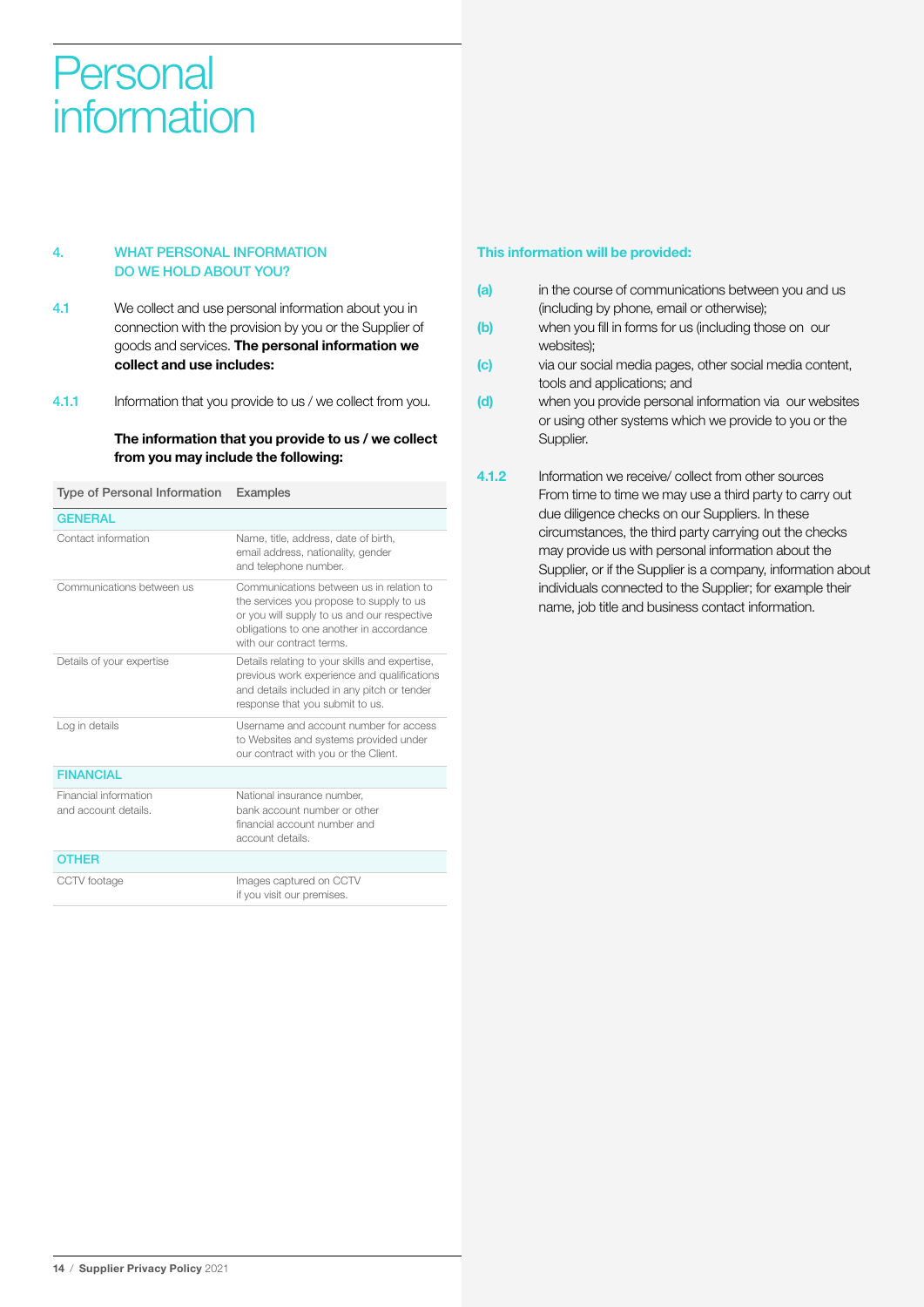### Sensitive personal **information**

#### 5. WHAT SENSITIVE PERSONAL INFORMATION DO WE HOLD ABOUT YOU?

5.1 We may also hold certain sensitive personal information (including any special categories of personal data) about you. This may include current or previous physical, mental or medical condition, health status, injury or disability information for the purposes of facilitating our correspondence with you or receiving goods or services from you.

> This information will be provided by you voluntarily and is not collected by us as a matter of course.

#### 6. INFORMATION ABOUT THIRD PARTIES

- 6.1 In the course of the provision of goods or services to us, you may provide us with personal information relating to third parties. For example, you may provide us with the name and contact details of your next of kin, or other emergency contact, so that we can contact them in an emergency situation.
- 6.2 We will use this personal information in accordance with this Privacy Policy. If you are providing personal information to us relating to a third party, you confirm that you have the consent of the third party, or are otherwise entitled, to share such personal information with us and that you have made the information in this Privacy Policy available to the third party.



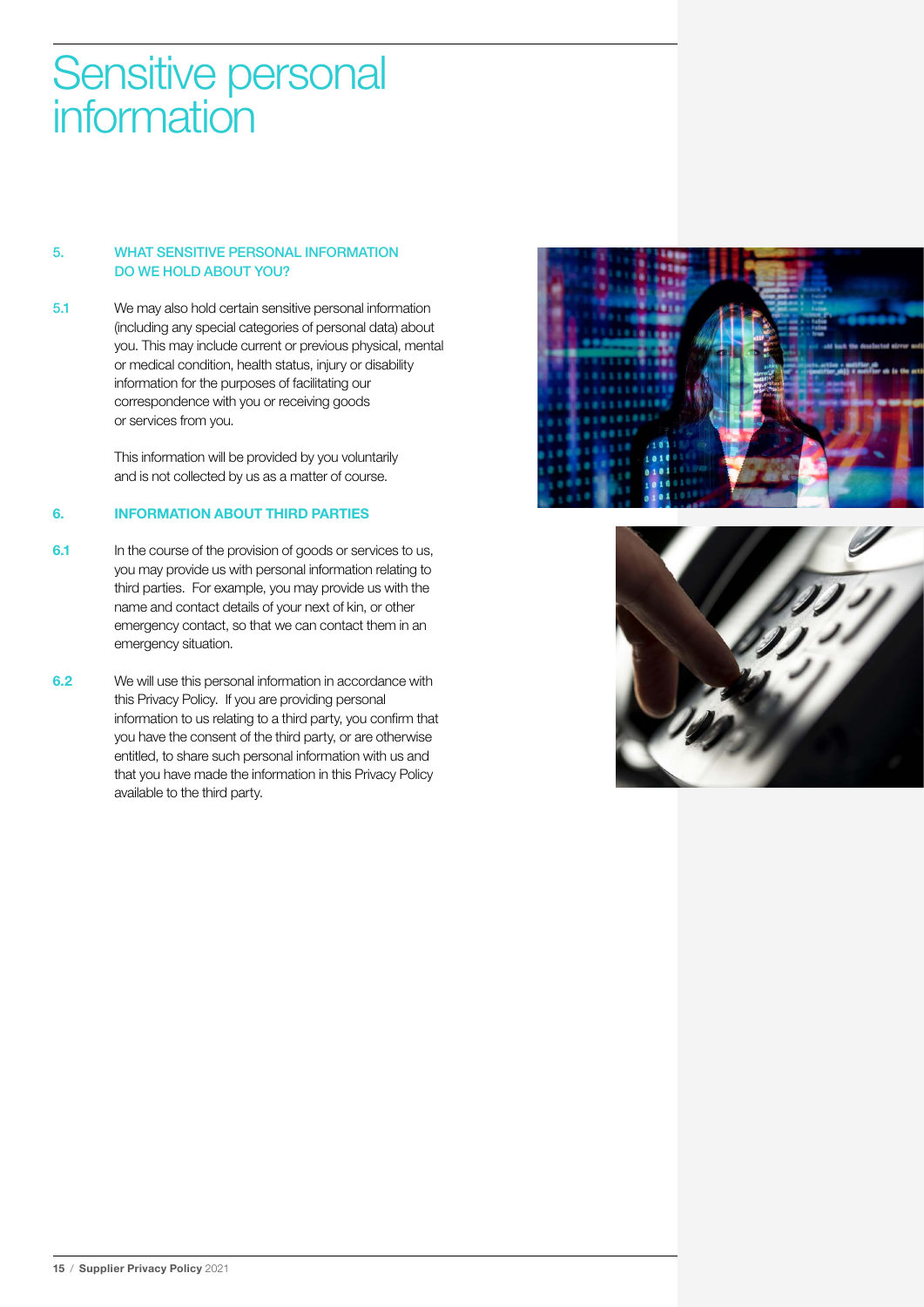### Collecting personal information

#### 7. HOW DO WE USE THE PERSONAL INFORMATION WE COLLECT ABOUT YOU?

- 7.1 We use your personal information for a variety of different purposes. The main purposes for which we use your personal information are set out below. Under data protection law, we can only use your personal information if we have a legal basis to do so. Examples of where we have a legal basis to use your personal information, includes when:
- 7.1.1 we have your consent;
- 7.1.2 it is necessary to enter into or perform a contract we have with you (or to take steps at your request prior to entering into that contract);
- 7.1.3 it is necessary to comply with a legal obligation;
- 7.1.4 it is necessary in order to **protect your vital interests**; or
- 7.1.5 it is in our **legitimate interests** to process your personal information.
- 7.2 We have set out the main purposes for using your personal information in the table below together with our Legal Basis for doing so. Where we rely on our legitimate interests, we have set out those interests in the table opposite.
- 7.3 When we process your sensitive personal information (see paragraph 5 above), we will use it for the purposes set out above and rely on one of the following legal bases; either:
- 7.3.1 vour explicit consent; or
- 7.3.2 one or more of the other legal bases set out in the table opposite and one of the following:
- (a) the use is necessary for the establishment, exercise or defence of legal claims, or whenever courts are acting in their judicial capacity (for example, when a court issues a court order requiring the processing of your sensitive personal information); and
- (b) it is in your **vital interests**.
- 7.4 We may be required to obtain your personal information to comply with our legal requirements, to enable us to fulfil the terms of our contract with you or our Supplier (as applicable) or in preparation of us entering into a contract with you or our Supplier (as applicable). If you do not provide the relevant personal information to us, we may not be able to perform our obligations pursuant to your contract with us or enter into that contract.

| <b>PURPOSE</b>                                                                                                                                                                                                                | <b>LEGAL BASIS</b>                                                                                                                                                                                                  |
|-------------------------------------------------------------------------------------------------------------------------------------------------------------------------------------------------------------------------------|---------------------------------------------------------------------------------------------------------------------------------------------------------------------------------------------------------------------|
| To communicate with<br>you and other individuals.                                                                                                                                                                             | <b>Legitimate interests:</b><br>We require your personal information<br>in order to communicate with you or<br>the Client in relation to the supply of<br>services in accordance with the terms<br>of the contract. |
|                                                                                                                                                                                                                               | <b>Performance of a contract</b><br>we have with you. This will only be<br>applicable if you are a sole trader<br>or part of a general partnership who<br>we are providing services to.                             |
| To make payments to you.                                                                                                                                                                                                      | <b>Legitimate interests:</b> It is in our<br>legitimate interest to comply with the<br>terms of a contract we have in place<br>with a Supplier.                                                                     |
|                                                                                                                                                                                                                               | Performance of a contract we have<br>with you. This will only be applicable<br>if you are a sole trader or part of a<br>general partnership who is providing<br>us with goods or services.                          |
| To carry out our obligations<br>arising from any contracts<br>entered into between you<br>and us or in preparation of<br>entering into a contract with<br>you or the Client.                                                  | Legitimate interests: It is in our<br>legitimate interest to comply with<br>the terms of a contract we have in<br>place with a Client.                                                                              |
|                                                                                                                                                                                                                               | <b>Performance of a contract we</b><br>have with you. This will only be<br>applicable if you are a sole trader<br>or part of a general partnership who<br>we are providing services to.                             |
| To comply with any legal or<br>regulatory obligations (including<br>in connection with a court order).                                                                                                                        | <b>Necessary for compliance</b><br>with a legal obligation to which<br>we are subject.                                                                                                                              |
| CCTV recordings in the UK<br>captured by equipment on<br>our premises to manage any<br>complaints that you may have or<br>that we may have in relation to<br>your performance of the supply<br>contract between vou and us or | Legitimate interests: We require<br>your personal information in order to<br>manage your work activities.                                                                                                           |

the Supplier.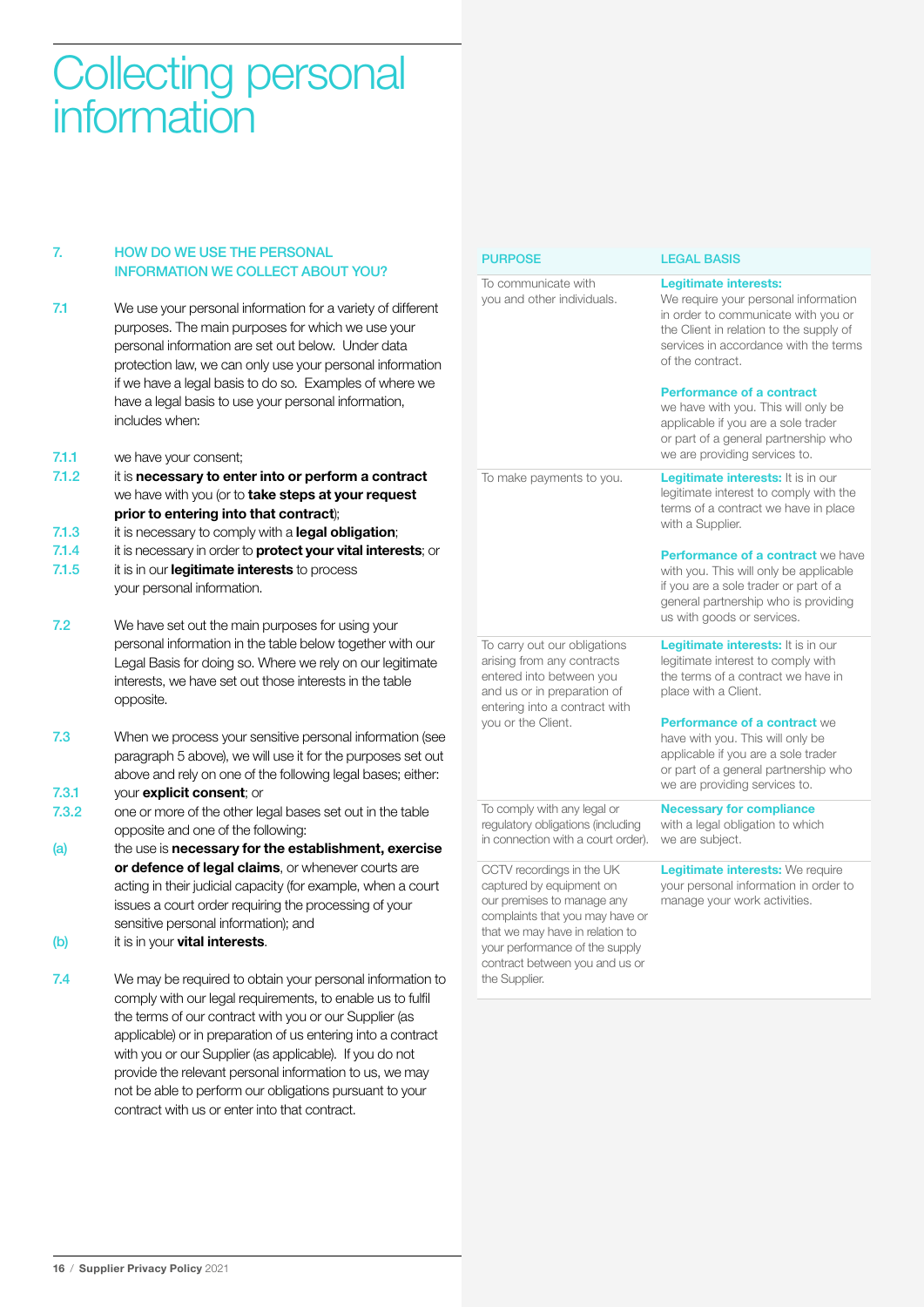### **Disclosing** information

#### 8. WHO MAY WE DISCLOSE YOUR PERSONAL INFORMATION TO?

- 8.1 We may share your personal information with:
- 8.1.1 our business partners, service providers and sub-contractors for the performance of any contract we enter into with you (for example, our IT providers, marketing service providers, security service providers, insurance providers and document storage providers);
- 8.1.2 our professional advisors (including accountants, lawyers and auditors) that assist us in carrying out our business activities (for example EY); and
- 8.1.3 other companies and entities within the Petrofac group (which we are a member of). For a list of these companies please contact us using the details at paragraph 14 below.
- 8.2 For a full list of the third parties with whom your particular personal information may be shared, please contact us using the details at paragraph 14 below.
- 8.3 We will also disclose your personal information to other third parties, for example:
- 8.3.1 in the event that we sell or buy any business or assets, we will disclose your personal information to the prospective seller or buyer of such business or assets;
- 8.3.2 if we or substantially all of our assets are acquired by a third party, personal information held by us will be one of the transferred assets; and
- 8.3.3 if we are under a duty to disclose or share your personal information in order to comply with any legal obligation.

#### 9. WHERE WILL WE TRANSFER YOUR PERSONAL INFORMATION?

- 9.1 Due to the international nature of our business, we process your personal information both nationally and internationally for the purposes set out above. This will include transferring your personal information outside either the United Kingdom (UK) or the European Economic Area (EEA) (including to other members of our group of companies) depending on where we are located.
- 9.2 The countries outside of the UK and the EEA which we may transfer your personal information to include Australia, India, Malaysia, Mexico, New Zealand, Thailand, Tunisia, UAE and the United States of America (USA).
- 9.3 When we (being an entity located in the EEA) transfer your personal information outside the EEA, we will take steps to ensure that such information will be adequately protected, including by:
- **9.3.1** relying on the fact that a country has been approved by the European Commission as providing adequate protection (such as New Zealand); or
- **9.3.2** using standard data protection clauses which have been adopted by the European Commission and can be accessed here.
- 9.4 When we (being an entity located in the UK) transfer your personal information outside the UK to a non-EEA country, we will take steps to ensure that such information will be adequately protected, including by:
- **9.4.1** relying on the fact that a country has been approved by the UK Information Commissioner's Office as providing adequate protection; or
- **9.4.2** using standard data protection clauses which have been adopted by the European Commission (and approved for use by the UK Information Commissioner's Office) and can be accessed here.
- **9.5** This approach is compliant with applicable data protection law (being Articles 45 or 46.2 of the General Data Protection Regulation). For further information about these transfers and the safeguards in place (including to obtain a copy of any documents in place), please contact us using the details at paragraph 14 below.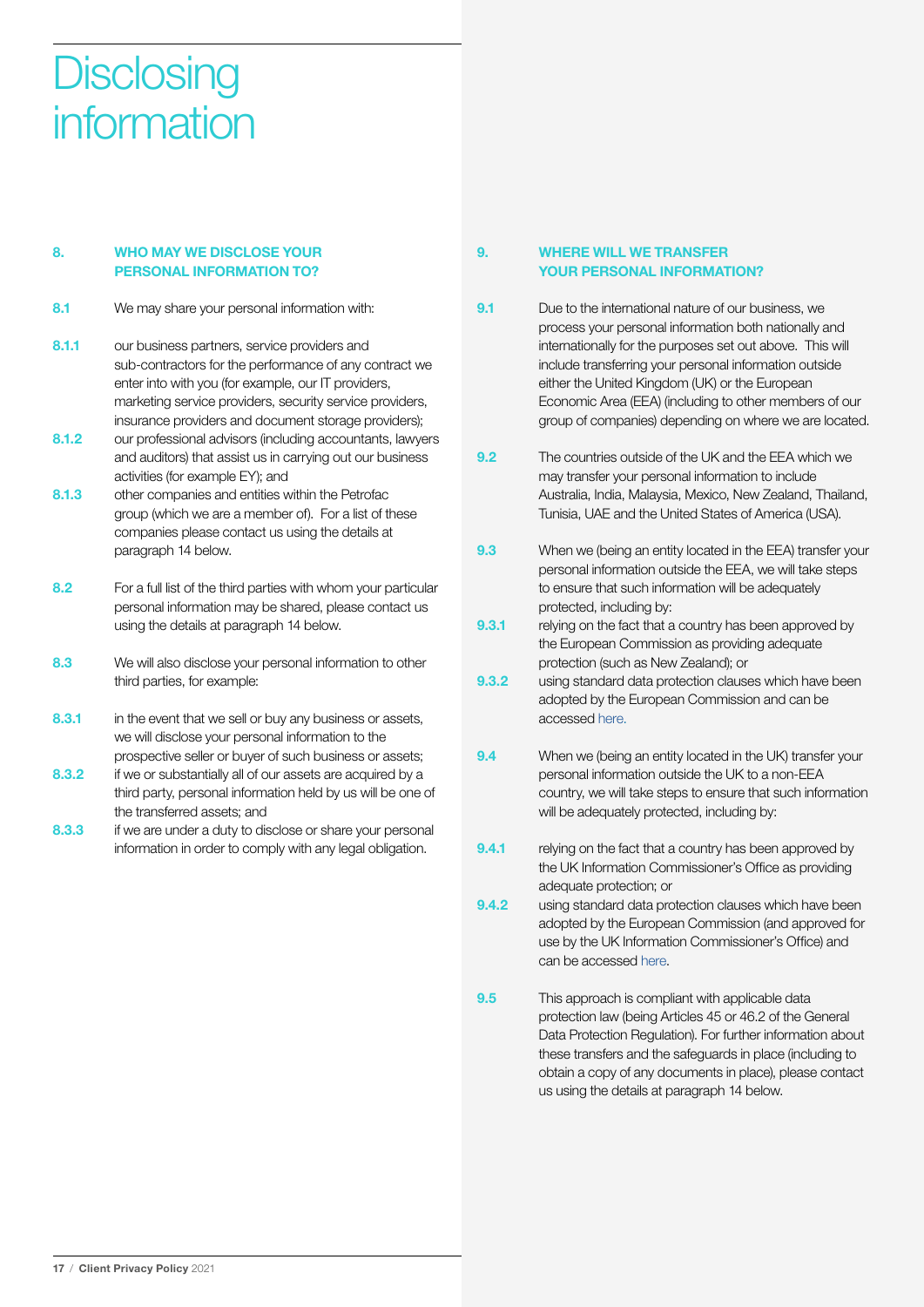## Storing information

#### 10. HOW LONG WILL WE KEEP YOUR PERSONAL INFORMATION?

- 10.1 We will retain your personal information for no longer than is necessary for the purposes for which the personal information are processed. The length of time we hold on to your personal information will vary according to what that information is and the reason for which it is being processed.
- 10.2 For further information about how long we keep your personal information, please contact us using the details at paragraph 14 below.

#### 11. DATA SECURITY

- 11.1 We have put in place appropriate security measures to guard against your personal information from being accidentally lost, used or accessed in an unauthorised way, altered or disclosed. In addition, we limit access to your personal information to those employees, agents, contractors and other third parties who have a business need to know. They will only process your personal information on our instructions and they are subject to a duty of confidentiality. For further information about these measures, please contact us using the details at paragraph 14 below.
- 11.2 We have also put in place procedures to deal with any suspected data security breach and will notify you and any applicable regulator of a suspected breach where we are legally required to do so.



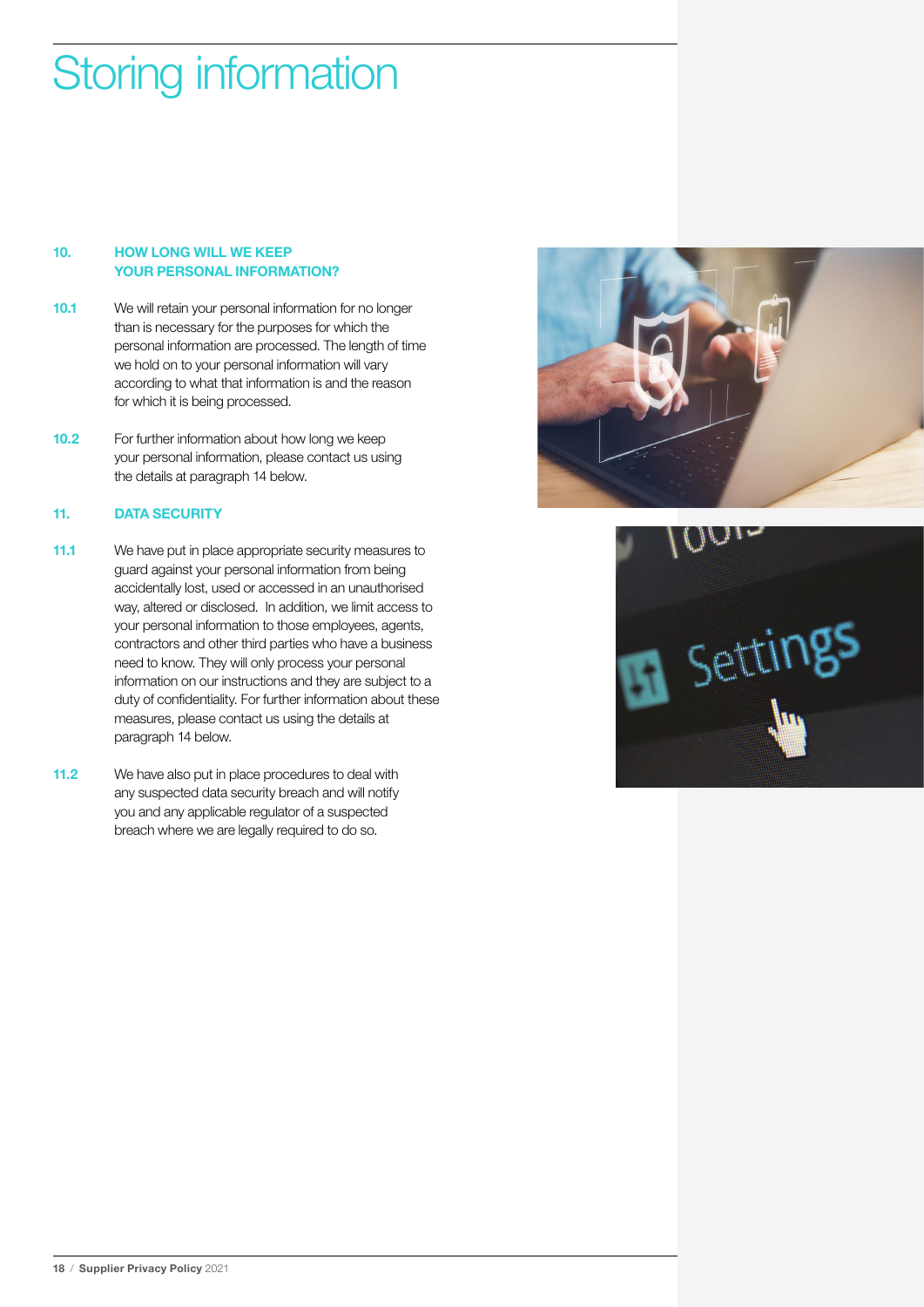# Your rights

You have certain rights with respect to your personal information. The rights will only apply in certain circumstances and are subject to certain exemptions. Please see the table below for a summary of your rights. Details of who to contact to exercise these rights can be found in paragraph 14.

#### SUMMARY OF YOUR RIGHTS

| Right to erasure of your personal information                                                                                                    | You have the right to receive a copy of your personal information that we hold about<br>you and information about how we use it, subject to certain exemptions.                                                                                                                                                                                                                                                                                                                                                                                                                                                                                                                                                                                                                                                   |
|--------------------------------------------------------------------------------------------------------------------------------------------------|-------------------------------------------------------------------------------------------------------------------------------------------------------------------------------------------------------------------------------------------------------------------------------------------------------------------------------------------------------------------------------------------------------------------------------------------------------------------------------------------------------------------------------------------------------------------------------------------------------------------------------------------------------------------------------------------------------------------------------------------------------------------------------------------------------------------|
| Right to restrict the use of your personal information                                                                                           | You have the right to ask us to correct your personal information that we hold where<br>it is incorrect or incomplete.                                                                                                                                                                                                                                                                                                                                                                                                                                                                                                                                                                                                                                                                                            |
| Right to erasure of your personal information                                                                                                    | You have the right to ask that your personal information be deleted in certain circumstances.<br>For example:<br>where your personal information is no longer necessary in relation to the purposes for which it was<br>$\geq$<br>collected or otherwise used:<br>if you withdraw your consent and there is no other legal ground for which we rely on for the continued<br>$\geq$<br>use of your personal information;<br>if you object to the use of your personal information (as set out below);<br>×<br>if we have used your personal information unlawfully; or<br>$\geq$<br>if your personal information needs to be erased to comply with a legal obligation.<br>$\geq$                                                                                                                                   |
| Right to restrict the use of your personal information                                                                                           | You have the right to suspend our use of your personal information in certain circumstances.<br>For example:<br>where you think your personal information is inaccurate but only for so long as is required for us to verify<br>$\geq$<br>the accuracy of your personal information;<br>the use of your personal information is unlawful and you oppose the erasure of your personal information<br>$\geq$<br>and request that it is suspended instead;<br>we no longer need your personal information, but your personal information is required by you for the<br>×.<br>establishment, exercise or defence of legal claims; or<br>you have objected to the use of your personal information and we are verifying whether our grounds for<br>×.<br>the use of your personal information override your objection. |
| Right to data portability                                                                                                                        | You have the right to obtain your personal information in a structured, commonly used and machine-readable<br>format and for it to be transferred to another organisation, where it is technically feasible.<br>The right only applies:<br>to personal information you provided to us;<br>$\geq$<br>where we rely on the following legal bases:<br>$\geq$<br>consent; or<br>$\geq$<br>for the performance of a contract; and<br>$\geq$<br>when the use of your personal information is carried out by automated (i.e. electronic) means<br>$\geq$                                                                                                                                                                                                                                                                 |
| Right to object to the use of your personal information<br>(including to object to direct marketing, automated decision<br>making and profiling) | You have the right to object to the use of your personal information in certain circumstances and subject to<br>certain exemptions.<br>For example:<br>where you have grounds relating to your particular situation and we use your personal information for<br>$\geq$<br>our legitimate interests (or those of a third party); and<br>if you object to the use of your personal information for direct marketing purposes<br>$\geq$                                                                                                                                                                                                                                                                                                                                                                              |
| Right to withdraw consent                                                                                                                        | You have the right to withdraw your consent at any time where we rely on consent to use your personal<br>information.                                                                                                                                                                                                                                                                                                                                                                                                                                                                                                                                                                                                                                                                                             |
| Right to complain to the relevant data protection authority                                                                                      | If you think that we have processed your personal information in a manner that is not in accordance with data<br>protection law, you can make a complaint to the relevant data protection regulator. In the UK this is the<br>Information Commissioner's Office (ICO) and they can be contacted on 0303 123 1113 or please see<br>www.ico.org.uk. If you live or work in an EEA member state, you may complain to the regulator in that state.                                                                                                                                                                                                                                                                                                                                                                    |